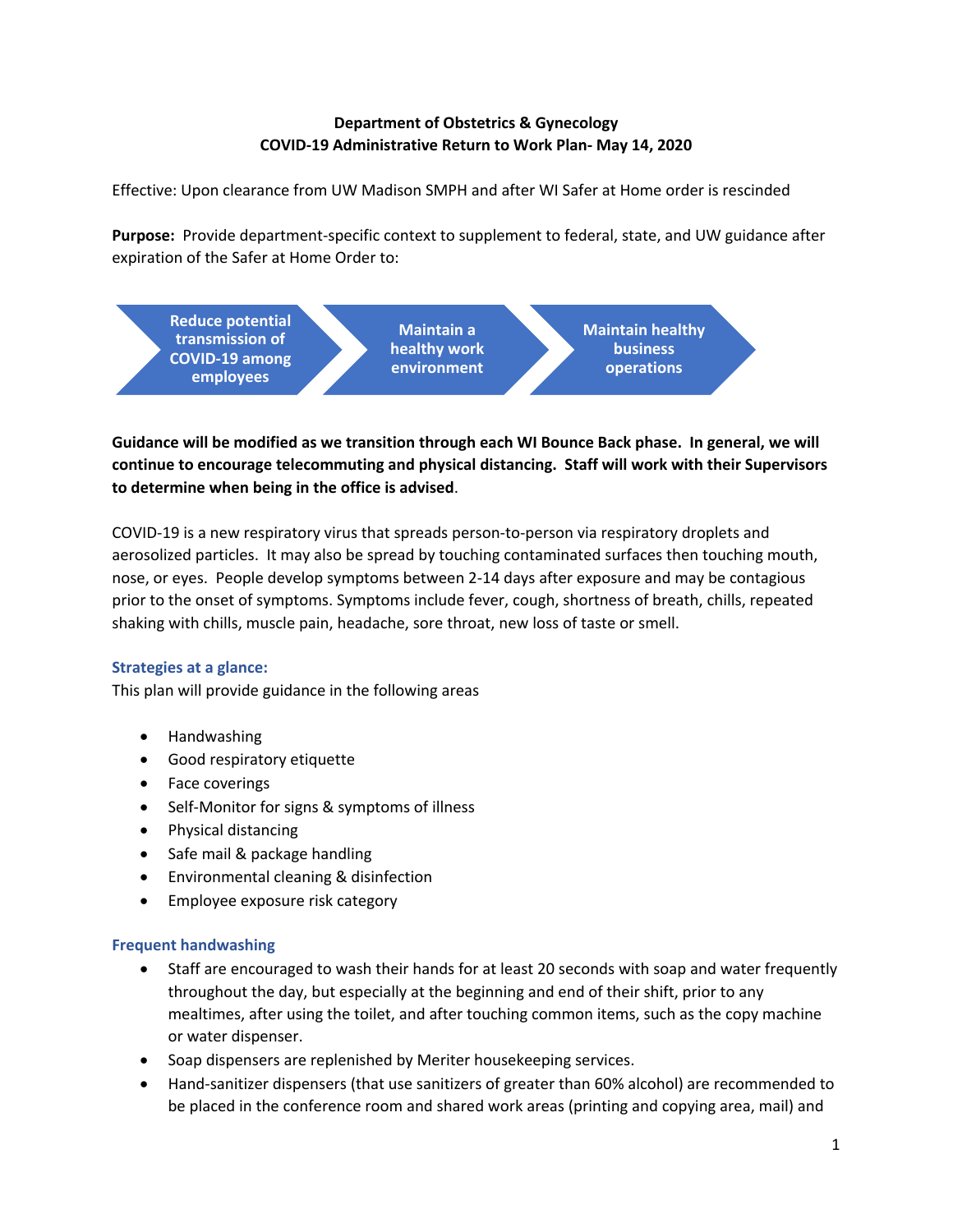other common areas where access to handwashing is limited. One 12oz. bottle of sanitizer will provide approximately 180 uses. **There are currently shortages of hand sanitizer, therefore having enough supplies of hand sanitizer available is an important factor in how many individuals we can safely have in the workplace at any given time**. Jonie will monitor inventory and order as available.

- Staff who have access to a personal supply of hand sanitizer are encouraged to place a container at their personal workspace
- Gloves can protect hands from contamination; however, gloves are not a substitute for handwashing.
- Signs promoting handwashing will be posted in the kitchen, restrooms, and common areas throughout the workplace.

## **Good respiratory etiquette: Cover coughs & sneezes**

- Staff are expected to cover coughs and sneezes with a Kleenex or their sleeve and to avoid touching their face, their mouth, nose, and eyes, with their hands.
- Tissues should be placed in the trash and hands washed or sanitized immediately afterward.
- Respiratory etiquette posters will be on display in the workspaces
- Jonie will monitor inventory of Kleenex and order as needed

### **Face coverings**

- Non-clinical Staff will follow guidance from their work location regarding wearing face coverings and/ or masks at the worksite
- Unless otherwise specified, face coverings will be work in all common areas. Staff may remove them inside private offices
- Staff not involved in patient care will be responsible for obtaining a face-covering
- The CDC has guidance for wearing and making non-medical masks: https://www.cdc.gov/coronavirus/2019-ncov/prevent-getting-sick/diy-cloth-face-coverings.html

### **Self-monitoring for signs and symptoms**

- Staff are expected to monitor their own health, and the health of family members within their household, daily and look for the following symptoms of COVID-19. Staff are reminded to be alert for any new onset or unexplained symptoms:
	- o Fever (100◦F or higher)
	- o Chills
	- o Cough
	- o Sore throat
	- o Shortness of breath/chest tightness
	- o Loss of taste or smell
	- o Runny nose
	- o Nasal congestion
	- o Headache
	- o Severe fatigue/exhaustion
	- o Muscle pain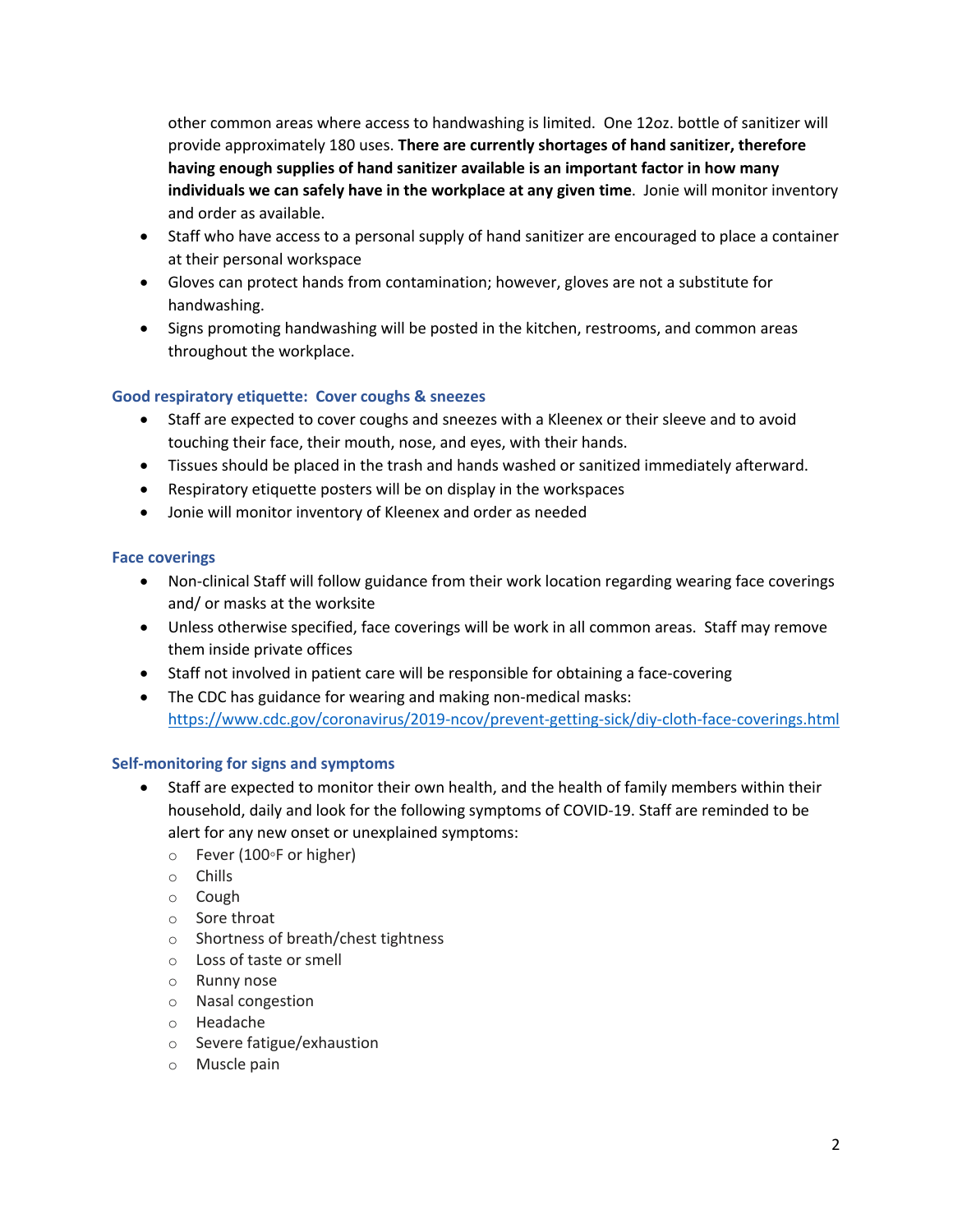- Anyone experiencing these symptoms should not come to work. If symptoms develop during the workday, notify your supervisor, and leave the building. Anyone with a household member or direct contact who has these symptoms should remain home and not come in to work.
- If UWMF employees experience any of these symptoms, contact Employee Health Services by calling (**608) 263-7535** during the listed hours: 7am-8pm, Monday-Friday and 8am-4pm, Saturday and Sunday
- If SMPH employees experience any of these symptoms, leave office and contact their primary care provider.
- *If you feel you need immediate medical attention, do not call Employee Health Services. Please call your physician or 911.*
- More information about staff and provider symptom monitoring is available on the hub.
- Managers will enforce departmental and University policies regarding ill employees not being in the workplace
- Staff and Managers can notify Division Administrator if assistance is required to address ill individuals in the worksite
- Refer to UW Health, University and SMPH sick leave policies

## **Physical Distancing**

Below is a summary of physical distancing measures to be implemented at all administrative work locations. The phases correspond to Wisconsin's Badger Bounce Back Plan, and progress towards meeting gating criteria will be followed at: https://www.dhs.wisconsin.gov/covid-19/prepare.htm **Note- Managers and staff will work together to define capacity in the various worksites listed below**

| <b>Practice or Policy</b>                                                                                                                                                                                                                                  | Phase 1     | Phase 2     | Phase 3  |
|------------------------------------------------------------------------------------------------------------------------------------------------------------------------------------------------------------------------------------------------------------|-------------|-------------|----------|
| Maintain telecommuting agreements.                                                                                                                                                                                                                         |             |             | consider |
| Give special consideration for employees who rely on public<br>transportation to travel to and from work; those caring for<br>dependents during childcare and school closures; and those<br>with high-risk conditions or residing with at-risk individuals |             |             |          |
|                                                                                                                                                                                                                                                            | ✓           | ✓           |          |
| Travel from parking lots: Consider walking down back steps<br>of parking lot- avoid walking through the hospitals if<br>possible- might be screening in lobby                                                                                              |             |             |          |
| Eliminate office sharing through rotating, staggered and                                                                                                                                                                                                   |             | ✓           |          |
| flexible schedules                                                                                                                                                                                                                                         |             |             |          |
| Maintain physical distancing throughout workspaces                                                                                                                                                                                                         | 6 ft.       | 6 ft.       |          |
| Limit size of in-person meetings                                                                                                                                                                                                                           | < 10 people | < 50 people |          |
| Maximum number of people that can be in the McConnell<br>4 <sup>th</sup> floor conference room per phase                                                                                                                                                   | $6-8$       | $6-8$       |          |
| Maximum capacity Bolz Auditorium per phase<br>Can hold 78 with 6 feet distancing. Every 4 <sup>th</sup> seat, every<br>other row                                                                                                                           | 10          | 50          |          |
| Maximum capacity McConnell 4 <sup>th</sup> floor (# per wing)                                                                                                                                                                                              |             |             |          |
| Maximum capacity of MFM administration suite (room 434)                                                                                                                                                                                                    |             |             |          |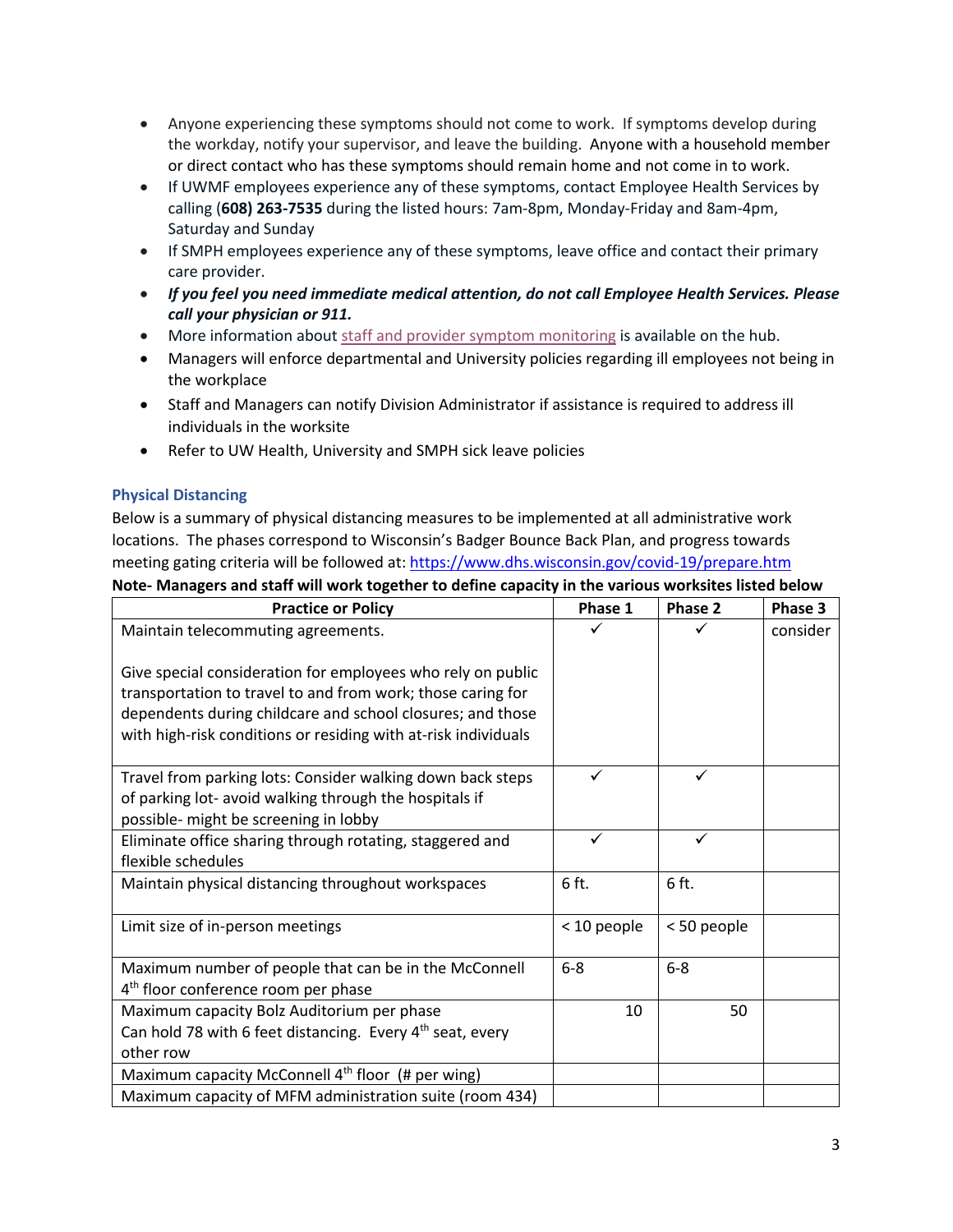| <b>Practice or Policy</b>                                | Phase 1 | Phase 2 | Phase 3 |
|----------------------------------------------------------|---------|---------|---------|
| Maximum capacity of Financial services office (room 447) |         |         |         |
| Plan for Room 450 (Garza, Laube)                         |         |         |         |
| Plan for Room 454 Brown research                         |         |         |         |
| Maximum Capacity Clinical Research Office                |         |         |         |
| Maximum capacity Education Office                        | 3       |         |         |
| Meriter Hospital Lower Level laboratory and              |         |         |         |
| Meriter Hospital 7th floor laboratory                    |         |         |         |
| Reproductive & Population Health Offices WARF            |         |         |         |
| UW Hospital Gyn Oncology Administrative Offices          |         |         |         |
| (2 in adm. area,1 in alt. space)                         |         |         |         |
| Coding staff offices UW Health (continue work from home) |         |         |         |
| Encourage use of web-ex to replace in-person meetings    |         | ✓       |         |
| when applicable                                          |         |         |         |
| Avoid elevator use if possible                           |         |         |         |

## **Safe handling of mail & packages:**

- Per the CDC, after collecting mail from a post office or home mailbox, wash your hands with soap and water for at least 20 seconds or use a hand sanitizer with at least 60% alcohol
- Coronavirus may be able to survive for up to 24 hours on cardboard (although not a likely source of transmission). Cardboard boxes should be discarded after opening packages, and hands should be washed thoroughly as described above.
- Staff handling mail and packages may choose to wear gloves while receipting and sorting mail and packages. Upon completion, gloves should be discarded, and hands washed.

## **Perform routine environmental cleaning and disinfection:**

- Coronavirus is estimated to live on hard surfaces for up to 24 hours.
- Distinction between cleaning & disinfection: Cleaning with soap and water removes germs, dirt, and impurities from surfaces. It lowers the risk of spreading infection. Disinfecting kills germs on surfaces. By killing germs on a surface after cleaning, it can further lower the risk of spreading infection
- Routinely clean and disinfect all frequently touched surfaces in our workplace, such as workstations, keyboards, telephones, handrails, and doorknobs.
- Wear gloves when handling cleaning & disinfecting supplies
- Examples of high-touch surfaces: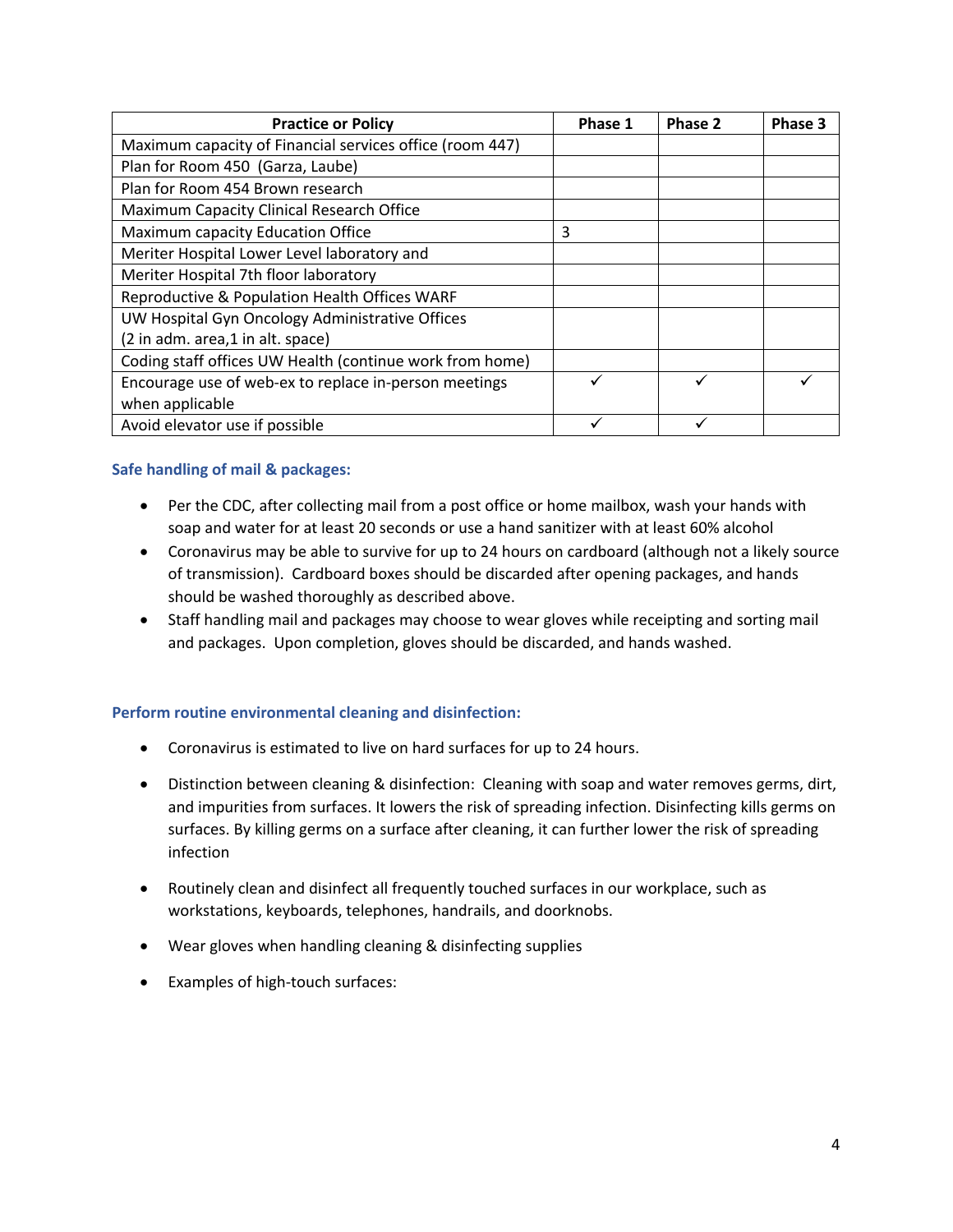

• Discourage workers from using other workers' phones, desks, offices, or other work tools and equipment, when possible. If necessary, clean and disinfect them before and after use.



- Provide disposable wipes so that commonly used surfaces can be wiped down by employees before each use. To disinfect, use products that meet EPA's criteria for use against SARS-Cov-2, and are appropriate for the surface.
	- o **Disposable wipes are in short supply**. Jonie will monitor inventory and order as available. Spray disinfectants and paper towels are also an option. If spray disinfectants are not available, we may need to purchase spray dispensers and mix our own disinfectant. (See Appendix #x)
- Cleaning and disinfection of high touch surfaces will need to occur more frequently than what is provided by regular cleaning staff, therefore department staff will need to develop a schedule or process. Options include:
	- o Initialed checklist in common areas to indicate that disinfection was completed
	- o Rotating schedule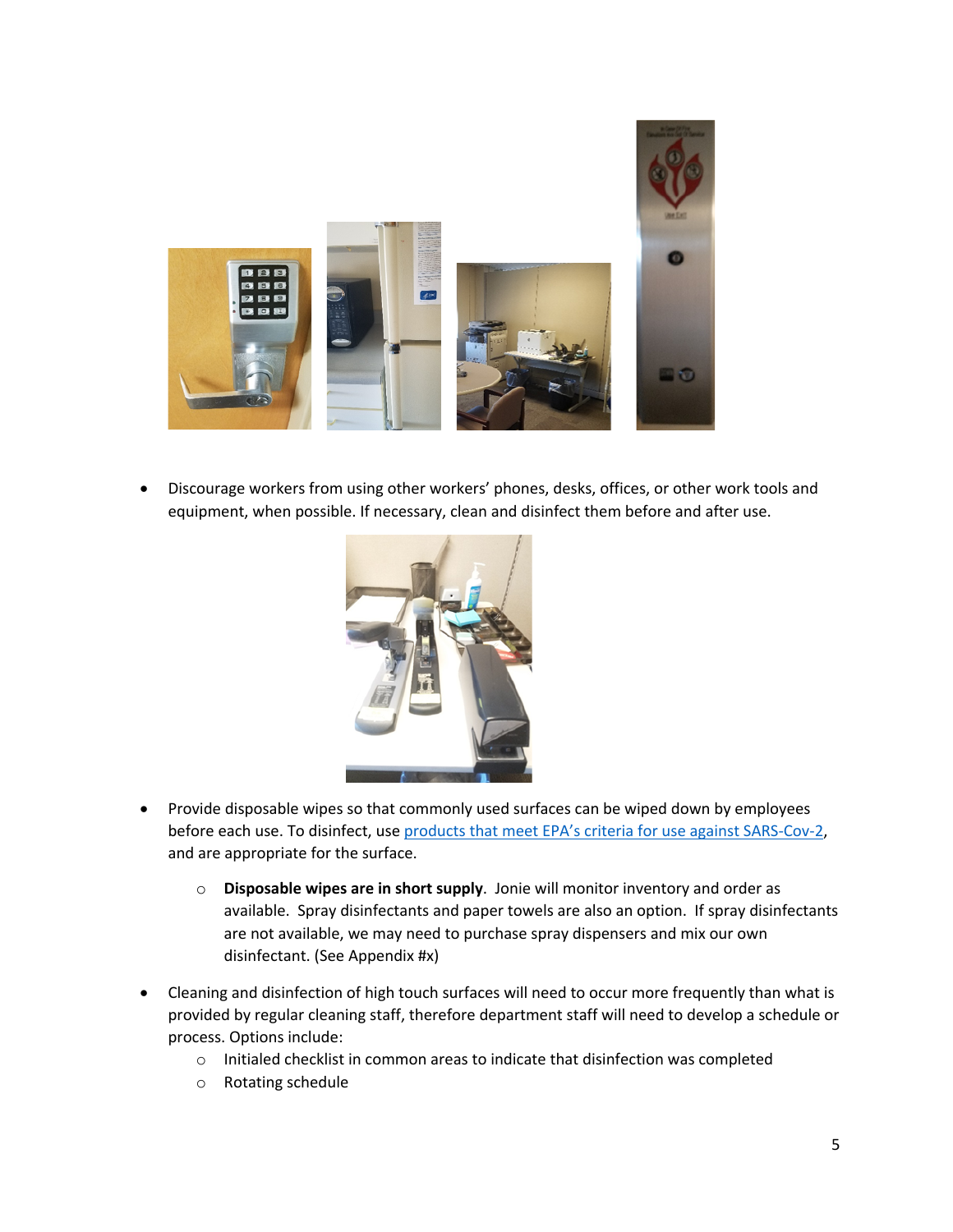- For **electronics**, such as tablets, touch screens, keyboards, and remote controls
	- o Consider putting a **wipeable cover** on electronics.
	- o **Follow manufacturer's instruction** for cleaning and disinfecting. If no guidance, **use alcohol-based wipes or sprays containing at least 70% alcohol**. Dry surface thoroughly.
- If an employee test positive for covid-19 after being within 3 days of being in the office, facilities (Meriter or UW Health) will be called to clean the employee's office

## **Assess employee risk: Occupational**

- Department administration will assess administrative staff's occupational risk for exposure to COVID-19 to determine if additional protections are needed.
- Managers will develop a roster of staff by risk category

| <b>OSHA exposure</b><br>risk category | <b>Definition</b>                                                                                                                                         | <b>Application to Administrative staff</b>                                                                                                                                                                |
|---------------------------------------|-----------------------------------------------------------------------------------------------------------------------------------------------------------|-----------------------------------------------------------------------------------------------------------------------------------------------------------------------------------------------------------|
| Low risk                              | No contact with people known to<br>be or suspected to be infected<br>with COVID-19                                                                        | Administrative staff working at McConnell<br>Hall fall into the low risk category, however<br>the workspace is shared at times with<br>physicians who are in higher risk categories                       |
|                                       | No frequent close contact with the<br>general public                                                                                                      |                                                                                                                                                                                                           |
| Medium risk                           | Require frequent and/or close<br>contact with people who may be<br>infected (but not known to be<br>infected with COVID)- including<br>the general public | Research coordinators and Manager may<br>come into direct contact with patients or<br>the general public, thereby increasing their<br>risk for exposure- provide appropriate<br>protective measures       |
|                                       |                                                                                                                                                           | Education and Administrative staff whose<br>offices are in the hospital or other clinical<br>setting will likely encounter healthcare<br>workers/trainees and the general public at<br>a higher frequency |

Note- (high risk and very high-risk categories are not included here because they are specific to various healthcare workers)

### **Assess employee risk: Personal**

Staff at higher risk for COVID-19 complications will be encouraged to work from home during phase 1 and phase 2

- People 60 years and older
- People who live in a nursing home or long-term care facility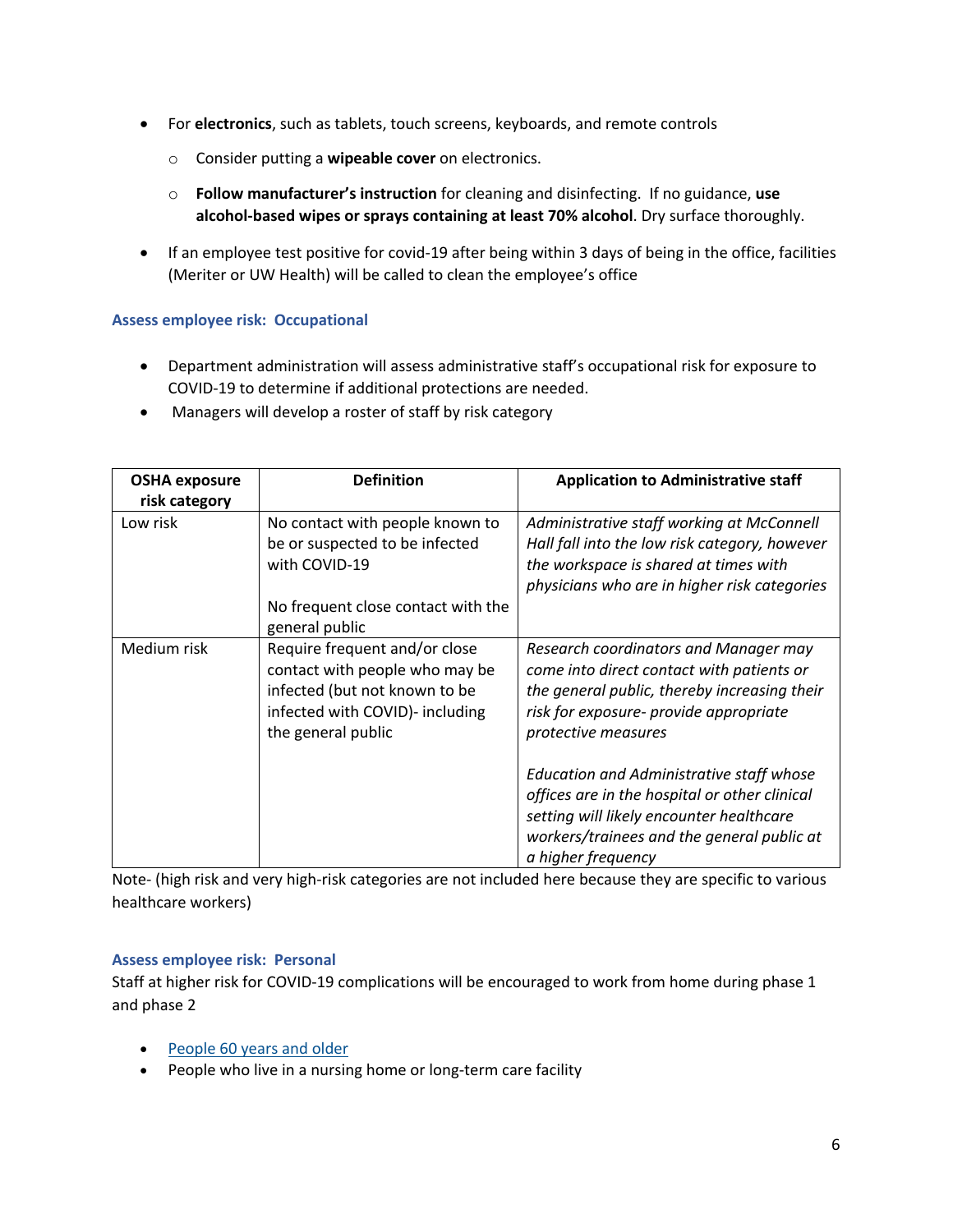- People of all ages with underlying medical conditions, particularly if not well controlled, including:
	- People with chronic lung disease or moderate to severe asthma
	- People who have serious heart conditions
	- People who are immunocompromised
		- o Many conditions can cause a person to be immunocompromised, including cancer treatment, smoking, bone marrow or organ transplantation, immune deficiencies, poorly controlled HIV or AIDS, and prolonged use of corticosteroids and other immune weakening medications
	- People with severe obesity (body mass index [BMI] of 40 or higher)
	- People with diabetes
	- People with chronic kidney disease undergoing dialysis
	- People with liver disease

#### **Work locations:**

- Department Administrative staff work in several different locations
- Each work location will have a physical distancing plan attached as an appendix to this plan- (unless work building has a superseding plan)
	- a. McConnell Hall 4<sup>th</sup> floor
	- b. McConnell Hall Lower level
	- c. Meriter Hospital Education Office
	- d. Meriter Hospital Lower Level laboratory and  $7<sup>th</sup>$  floor laboratory
	- e. WARF Building
	- f. UW Hospital Gyn Oncology Administrative Offices
	- g. UW Health (building where Coding staff work)

### **Events & Meetings**

- A roster of 2020 and 2021 events and meetings is maintained by the Outreach Team
- Events and meetings are evaluated, and formats determined based the COVID-19 phase, applicable University policy, local and state public health orders, and direction of senior department leadership
- Guidance from state and federal public health agencies will be used to ensure that in-person meetings and events are held safely
	- o CDC. Interim Guidance: Get Your Mass Gatherings or Large Community Events Ready for Coronavirus Disease 2019 (COVID-19)

### **Communications & Training**

This COVID Plan will be communicated through staff meetings (5/11/20, 5/14/20) and electronically to all ALT and SST staff and posted on the department's COVID intranet page. Additional communication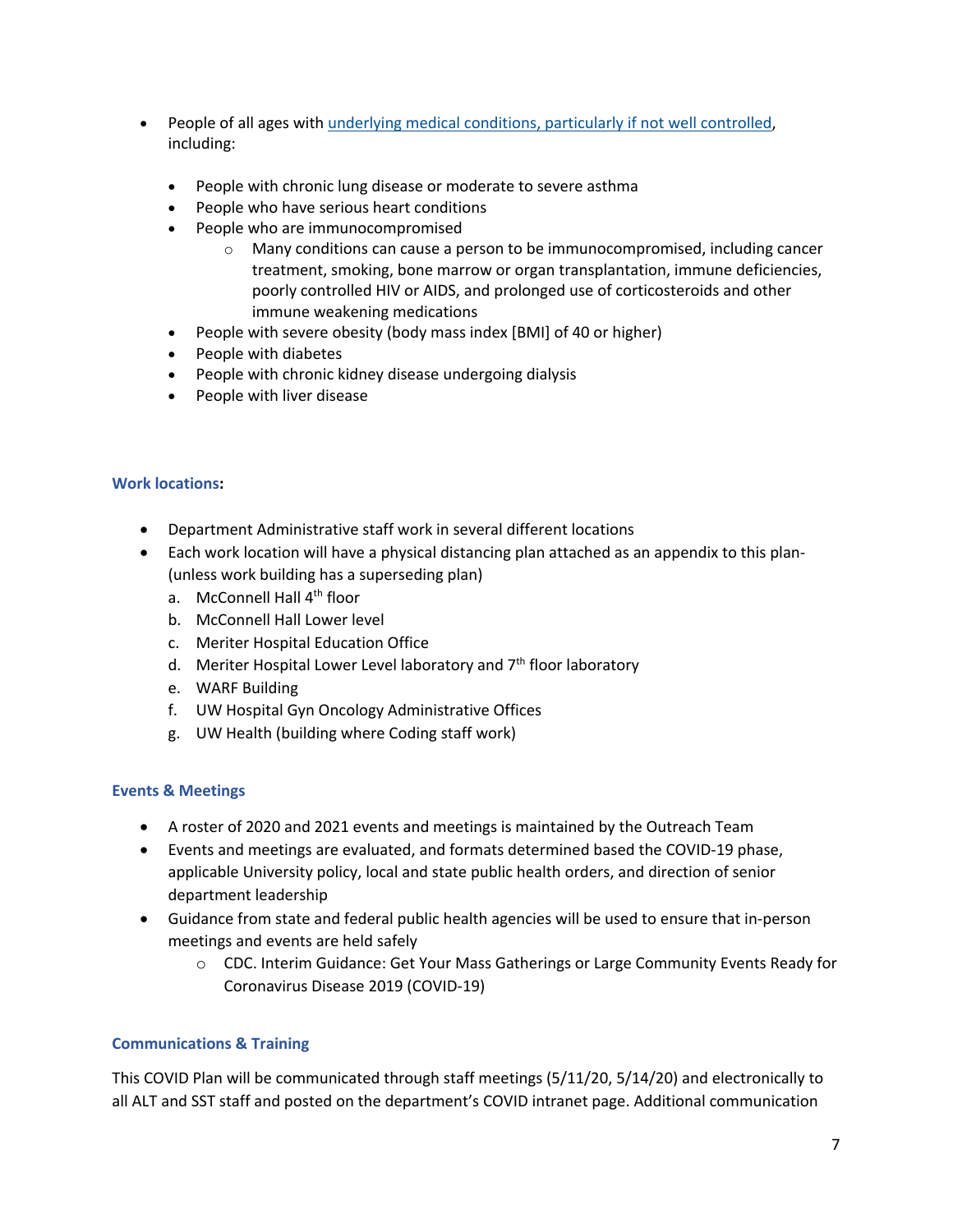and training will be ongoing as the plan is revised to reflect new pandemic phases and changing guidance.

The plan will be updated frequently as the pandemic progresses and guidance changes.

## **General References**

- OSHA 3990-03 2020. Guidance on Preparing Workplaces for COVID-19. https://www.osha.gov/Publications/OSHA3990.pdf. www.osha.gov
- CDC. COVID-19. www.cdc.gov/coronavirus/2019-nCoV
- State of Wisconsin Department of Health Services Emergency Order #28. Safer at Home Order https://evers.wi.gov/Documents/COVID19/EMO28-SaferAtHome.pdf
- Wisconsin Department of Health Services. Badger Bounce Back (04/2020). https://www.dhs.wisconsin.gov/covid-19/prepare.htm
- WI Economic Development Corporation. https://wedc.org/reopen-guidelines/

## **Topic Specific Resources**

- www.cdc.gov/handwashing/when-how-handwashing.html
- www.cdc.gov/handwashing
- https://youtu.be/d914EnpU4Fo
- Cover your cough or sneeze www.cdc.gov/coronavirus/2019-ncov/prevent-gettingsick/prevention.html
- www.cdc.gov/healthywater/hygiene/etiquette/coughing sneezing.html
- www.cdc.gov/coronavirus/2019-ncov/community/guidance-business-response.html
- www.cdc.gov/coronavirus/2019-ncov/community/disinfecting-building-facility.html
- www.cdc.gov/coronavirus/2019-ncov/prevent-getting-sick/disinfecting-your-home.html
- www.epa.gov/pesticide-registration/list-n-disinfectants-use-against-sars-cov-2
- www.cdc.gov/coronavirus/2019-ncov/community/organizations/cleaning-disinfection.html
- www.cdc.gov/coronavirus/2019-ncov/if-you-are-sick/steps-when-sick.html
- www.cdc.gov/coronavirus/2019-ncov/community/guidance-small-business.html